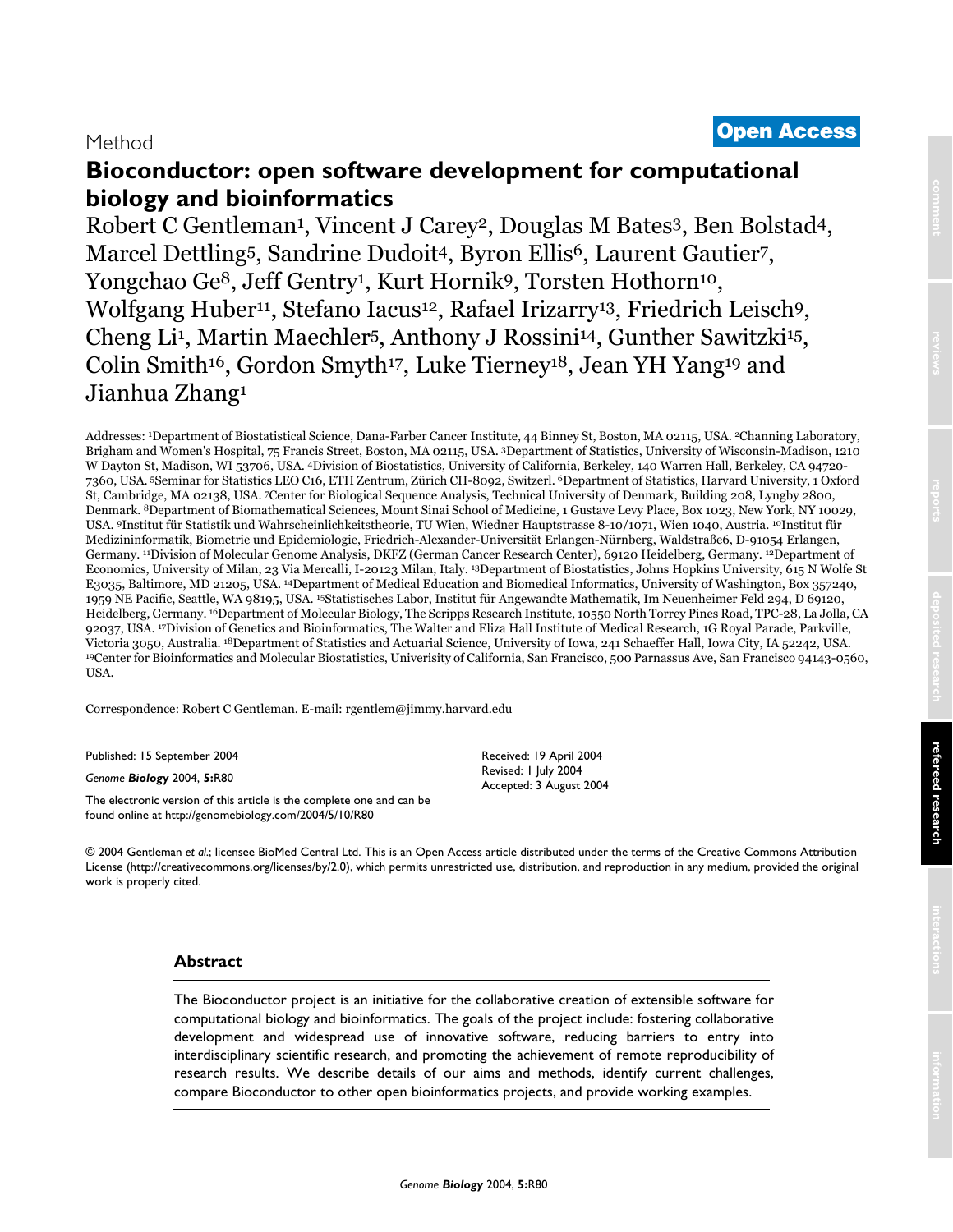#### **Background**

The Bioconductor project [1] is an initiative for the collaborative creation of extensible software for computational biology and bioinformatics (CBB). Biology, molecular biology in particular, is undergoing two related transformations. First, there is a growing awareness of the computational nature of many biological processes and that computational and statistical models can be used to great benefit. Second, developments in high-throughput data acquisition produce requirements for computational and statistical sophistication at each stage of the biological research pipeline. The main goal of the Bioconductor project is creation of a durable and flexible software development and deployment environment that meets these new conceptual, computational and inferential challenges. We strive to reduce barriers to entry to research in CBB. A key aim is simplification of the processes by which statistical researchers can explore and interact fruitfully with data resources and algorithms of CBB, and by which working biologists obtain access to and use of state-of-the-art statistical methods for accurate inference in CBB.

Among the many challenges that arise for both statisticians and biologists are tasks of data acquisition, data management, data transformation, data modeling, combining different data sources, making use of evolving machine learning methods, and developing new modeling strategies suitable to CBB. We have emphasized transparency, reproducibility, and efficiency of development in our response to these challenges. Fundamental to all these tasks is the need for software; ideas alone cannot solve the substantial problems that arise.

The primary motivations for an open-source computing environment for statistical genomics are transparency, pursuit of reproducibility and efficiency of development.

#### **Transparency**

High-throughput methodologies in CBB are extremely complex, and many steps are involved in the conversion of information from low-level information structures (for example, microarray scan images) to statistical databases of expression measures coupled with design and covariate data. It is not possible to say *a priori* how sensitive the ultimate analyses are to variations or errors in the many steps in the pipeline. Credible work in this domain requires exposure of the entire process.

#### **Pursuit of reproducibility**

Experimental protocols in molecular biology are fully published lists of ingredients and algorithms for creating specific substances or processes. Accuracy of an experimental claim can be checked by complete obedience to the protocol. This standard should be adopted for algorithmic work in CBB. Portable source code should accompany each published analysis, coupled with the data on which the analysis is based.

#### **Efficiency of development**

By development, we refer not only to the development of the specific computing resource but to the development of computing methods in CBB as a whole. Software and data resources in an open-source environment can be read by interested investigators, and can be modified and extended to achieve new functionalities. Novices can use the open sources as learning materials. This is particularly effective when good documentation protocols are established. The open-source approach thus aids in recruitment and training of future generations of scientists and software developers.

The rest of this article is devoted to describing the computing science methodology underlying Bioconductor. The main sections detail design methods and specific coding and deployment approaches, describe specific unmet challenges and review limitations and future aims. We then consider a number of other open-source projects that provide software solutions for CBB and end with an example of how one might use Bioconductor software to analyze microarray data.

## **Results and discussion Methodology**

The software development strategy we have adopted has several precedents. In the mid-1980s Richard Stallman started the Free Software Foundation and the GNU project [2] as an attempt to provide a free and open implementation of the Unix operating system. One of the major motivations for the project was the idea that for researchers in computational sciences "their creations/discoveries (software) should be available for everyone to test, justify, replicate and work on to boost further scientific innovation" [3]. Together with the Linux kernel, the GNU/Linux combination sparked the huge open-source movement we know today. Open-source software is no longer viewed with prejudice, it has been adopted by major information technology companies and has changed the way we think about computational sciences. A large body of literature exists on how to manage open-source software projects: see Hill [4] for a good introduction and a comprehensive bibliography.

One of the key success factors of the Linux kernel is its modular design, which allows for independent and parallel development of code [5] in a virtual decentralized network [3]. Developers are not managed within the hierarchy of a company, but are directly responsible for parts of the project and interact directly (where necessary) to build a complex system [6]. Our organization and development model has attempted to follow these principles, as well as those that have evolved from the R project [7,8].

In this section, we review seven topics important to establishment of a scientific open source software project and discuss them from a CBB point of view: language selection, infrastructure resources, design strategies and commitments,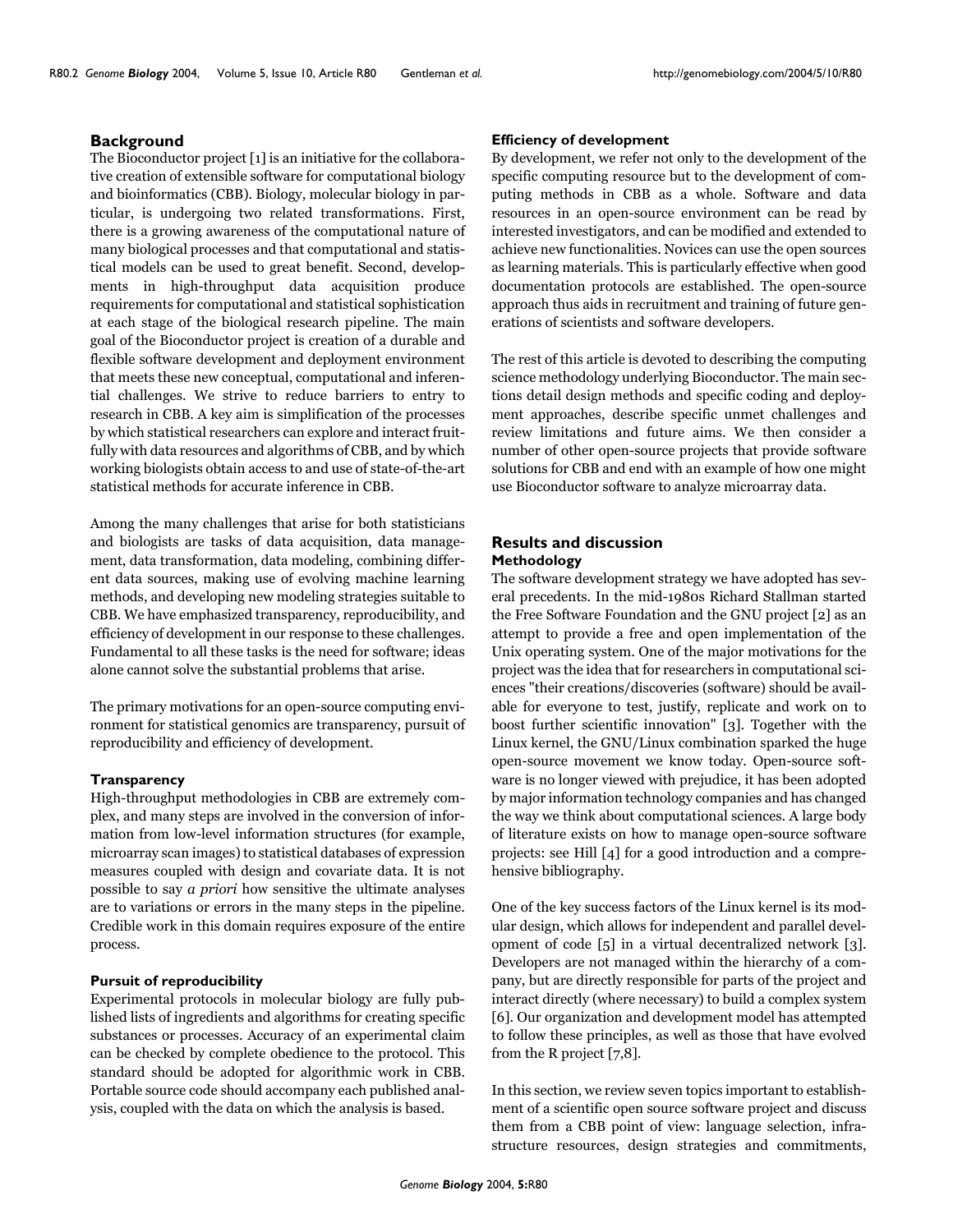distributed development and recruitment of developers, reuse of exogenous resources, publication and licensure of code, and documentation.

#### *Language selection*

CBB poses a wide range of challenges, and any software development project will need to consider which specific aspects it will address. For the Bioconductor project we wanted to focus initially on bioinformatics problems. In particular we were interested in data management and analysis problems associated with DNA microarrays. This orientation necessitated a programming environment that had good numerical capabilities, flexible visualization capabilities, access to databases and a wide range of statistical and mathematical algorithms. Our collective experience with R suggested that its range of well-implemented statistical and visualization tools would decrease development and distribution time for robust software for CBB. We also note that R is gaining widespread usage within the CBB community independently of the Bioconductor Project. Many other bioinformatics projects and researchers have found R to be a good language and toolset with which to work. Examples include the Spot system [9], MAANOVA [10] and dChip [11]. We now briefly enumerate features of the R software environment that are important motivations behind its selection.

## Prototyping capabilities

R is a high-level interpreted language in which one can easily and quickly prototype new computational methods. These methods may not run quickly in the interpreted implementation, and those that are successful and that get widely used will often need to be re-implemented to run faster. This is often a good compromise; we can explore lots of concepts easily and put more effort into those that are successful.

#### Packaging protocol

The R environment includes a well established system for packaging together related software components and documentation. There is a great deal of support in the language for creating, testing, and distributing software in the form of 'packages'. Using a package system lets us develop different software modules and distribute them with clear notions of protocol compliance, test-based validation, version identification, and package interdependencies. The packaging system has been adopted by hundreds of developers around the world and lies at the heart of the Comprehensive R Archive Network, where several hundred independent but interoperable packages addressing a wide range of statistical analysis and visualization objectives may be downloaded as open source.

#### Object-oriented programming support

The complexity of problems in CBB is often translated into a need for many different software tools to attack a single problem. Thus, many software packages are used for a single analysis. To secure reliable package interoperability, we have

adopted a formal object-oriented programming discipline, as encoded in the 'S4' system of formal classes and methods [12]. The Bioconductor project was an early adopter of the S4 discipline and was the motivation for a number of improvements (established by John Chambers) in object-oriented programming for R.

## WWW connectivity

Access to data from on-line sources is an essential part of most CBB projects. R has a well developed and tested set of functions and packages that provide access to different databases and to web resources (via http, for example). There is also a package for dealing with XML [13], available from the Omegahat project, and an early version of a package for a SOAP client [14], SSOAP, also available from the Omegahat project. These are much in line with proposals made by Stein [15] and have aided our work towards creating an environment in which the user perceives tight integration of diverse data, annotation and analysis resources.

## Statistical simulation and modeling support

Among the statistical and numerical algorithms provided by R are its random number generators and machine learning algorithms. These have been well tested and are known to be reliable. The Bioconductor Project has been able to adapt these to the requirements in CBB with minimal effort. It is also worth noting that a number of innovations and extensions based on work of researchers involved in the Bioconductor project have been flowing back to the authors of these packages.

#### Visualization support

Among the strengths of R are its data and model visualization capabilities. Like many other areas of R these capabilities are still evolving. We have been able to quickly develop plots to render genes at their chromosomal locations, a heatmap function, along with many other graphical tools. There are clear needs to make many of these plots interactive so that users can query them and navigate through them and our future plans involve such developments.

#### Support for concurrent computation

R has also been the basis for pathbreaking research in parallel statistical computing. Packages such as *snow* and *rpvm* simplify the development of portable interpreted code for computing on a Beowulf or similar computational cluster of workstations. These tools provide simple interfaces that allow for high-level experimentation in parallel computation by computing on functions and environments in concurrent R sessions on possibly heterogeneous machines. The *snow* package provides a higher level of abstraction that is independent of the communication technology such as the message-passing interface (MPI) [16] or the parallel virtual machine (PVM) [17]. Parallel random number generation [18], essential when distributing parts of stochastic simulations across a cluster, is managed by *rsprng*. Practical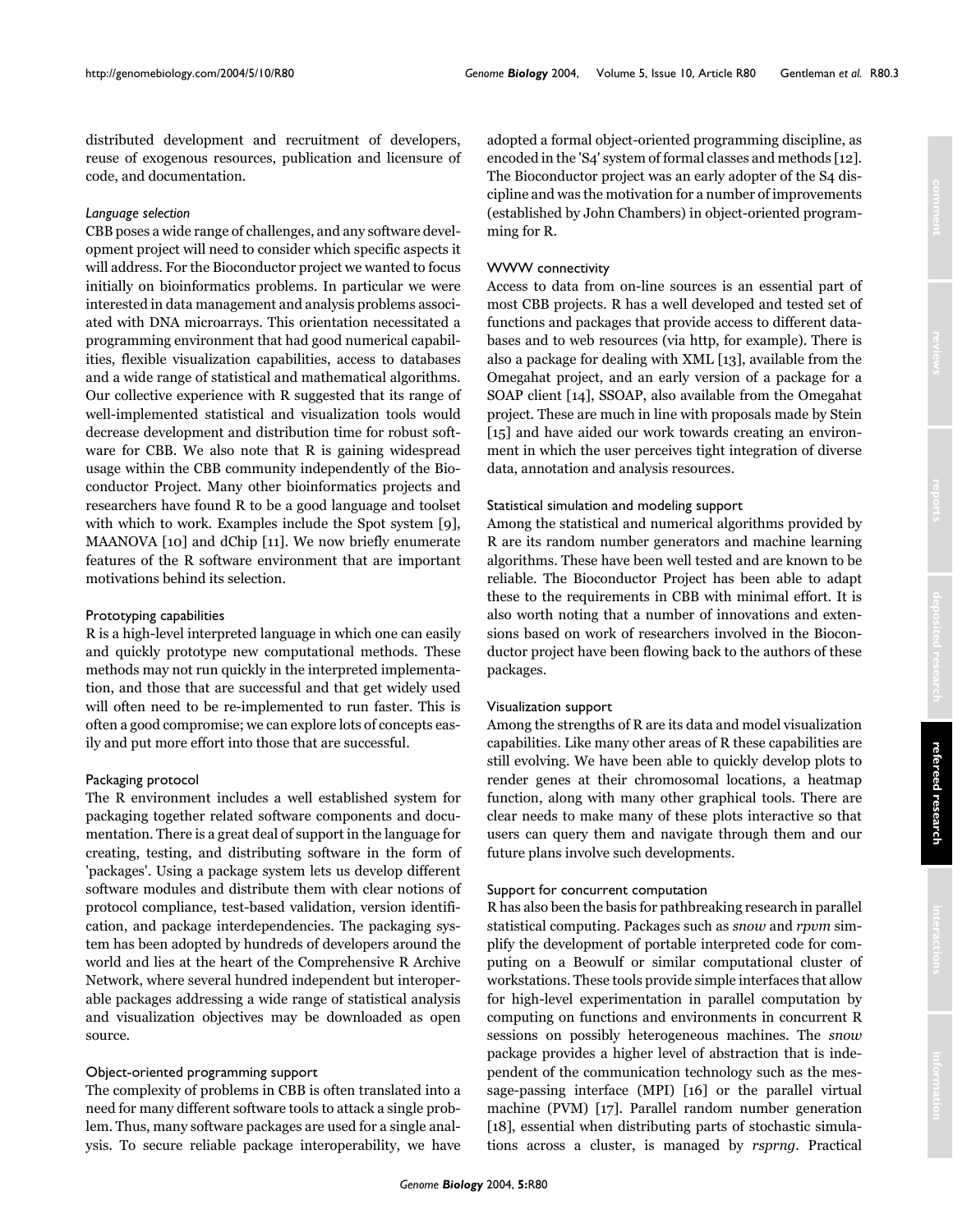benefits and problems involved with programming parallel processes in R are described more fully in Rossini *et al.* [19] and Li and Rossini [20].

#### **Community**

Perhaps the most important aspect of using R is its active user and developer communities. This is not a static language. R is undergoing major changes that focus on the changing technological landscape of scientific computing. Exposing biologists to these innovations and simultaneously exposing those involved in statistical computing to the needs of the CBB community has been very fruitful and we hope beneficial to both communities.

#### *Infrastructure base*

We began with the perspective that significant investment in software infrastructure would be necessary at the early stages. The first two years of the Bioconductor project have included significant effort in developing infrastructure in the form of reusable data structures and software/documentation modules (R packages). The focus on reusable software components is in sharp contrast to the one-off approach that is often adopted. In a one-off solution to a bioinformatics problem, code is written to obtain the answer to a given question. The code is not designed to work for variations on that question or to be adaptable for application to distinct questions, and may indeed only work on the specific dataset to which it was originally applied. A researcher who wishes to perform a kindred analysis must typically construct the tools from scratch. In this situation, the scientific standard of reproducibility of research is not met except via laborious reinvention. It is our hope that reuse, refinement and extension will become the primary software-related activities in bioinformatics. When reusable components are distributed on a sound platform, it becomes feasible to demand that a published novel analysis be accompanied by portable and open software tools that perform all the relevant calculations. This will facilitate direct reproducibility, and will increase the efficiency of research by making transparent the means to vary or extend the new computational method.

Two examples of the software infrastructure concepts described here are the exprSet class of the *Biobase* package, and the various Bioconductor metadata packages, for example *hgu95av2*. An exprSet is a data structure that binds together array-based expression measurements with covariate and administrative data for a collection of microarrays. Based on R data.frame and list structures, exprSets offer much convenience to programmers and analysts for gene filtering, constructing annotation-based subsets, and for other manipulations of microarray results. The exprSet design facilitates a three-tier architecture for providing analysis tools for new microarray platforms: low-level data are bridged to high-level analysis manipulations via the exprSet structure. The designer of low-level processing software can focus on the creation of an exprSet instance, and need not

cater for any particular analysis data structure representation. The designer of analysis procedures can ignore low-level structures and processes, and operate directly on the exprSet representation. This design is responsible for the ease of interoperation of three key Bioconductor packages: *affy*, *marray*, and *limma*.

The *hgu95av2* package is one of a large collection of related packages that relate manufactured chip components to biological metadata concerning sequence, gene functionality, gene membership in pathways, and physical and administrative information about genes. The package includes a number of conventionally named hashed environments providing high-performance retrieval of metadata based on probe nomenclature, or retrieval of groups of probe names based on metadata specifications. Both types of information (metadata and probe name sets) can be used very fruitfully with exprSets: for example, a vector of probe names immediately serves to extract the expression values for the named probes, because the **exprSet** structure inherits the named extraction capacity of R data.frames.

#### *Design strategies and commitments*

Well-designed scientific software should reduce data complexity, ease access to modeling tools and support integrated access to diverse data resources at a variety of levels. Software infrastructure can form a basis for both good scientific practice (others should be able to easily replicate experimental results) and for innovation.

The adoption of designing by contract, object-oriented programming, modularization, multiscale executable documentation, and automated resource distribution are some of the basic software engineering strategies employed by the Bioconductor Project.

#### Designing by contract

While we do not employ formal contracting methodologies (for example, Eiffel [21]) in our coding disciplines, the contracting metaphor is still useful in characterizing the approach to the creation of interoperable components in Bioconductor. As an example, consider the problem of facilitating analysis of expression data stored in a relational database, with the constraints that one wants to be able to work with the data as one would with any exprSet and one does not want to copy unneeded records into R at any time. Technically, data access could occur in various ways, using database connections, DCOM [22], communications or CORBA [23], to name but a few. In a designing by contract discipline, the provider of exprSet functionality must deliver a specified set of functionalities. Whatever object the provider's code returns, it must satisfy the **exprSets** contract. Among other things, this means that the object must respond to the application of functions exprs and pData with objects that satisfy the R matrix and data.frame contracts respectively. It follows that  $\exp\{f(x) \mid [i, j] \}$ , for example, will return the number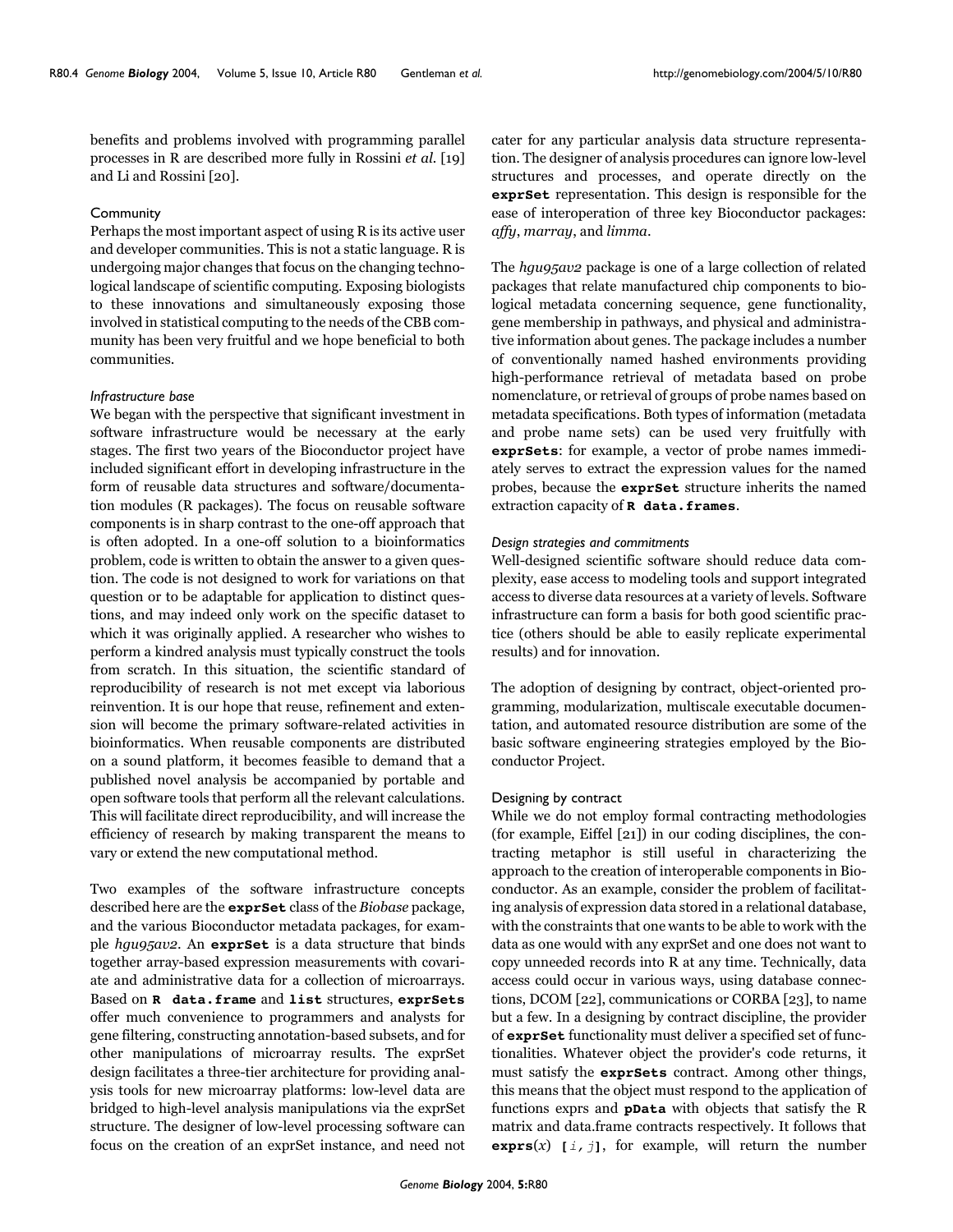encoding the expression level for the *i*th gene for the *j*th sample in the object *x*, no matter what the underlying representation of *x*. Here *i* and *j* need not denote numerical indices but can hold any vectors suitable for interrogating matrices via the square-bracket operator. Satisfaction of the contract obligations simplifies specification of analysis procedures, which can be written without any concern for the underlying representations for exprSet information.

A basic theme in R development is simplifying the means by which developers can state, follow, and verify satisfaction of design contracts of this sort. Environment features that support convenient inheritance of behaviors between related classes with minimal recoding are at a premium in this discipline.

#### Object-oriented programming

There are various approaches to the object-oriented programming methodology. We have encouraged, but do not require, use of the so-called S4 system of formal classes and methods in Bioconductor software. The S4 object paradigm (defined primarily by Chambers [12] with modifications embodied in R) is similar to that of Common Lisp [24] and Dylan [25]. In this system, classes are defined to have specified structures (in terms of a set of typed 'slots') and inheritance relationships, and methods are defined both generically (to specify the basic contract and behavior) and specifically (to cater for objects of particular classes). Constraints can be given for objects intended to instantiate a given class, and objects can be checked for validity of contract satisfaction. The S4 system is a basic tool in carrying out the designing by contract discipline, and has proven quite effective.

#### Modularization

The notion that software should be designed as a system of interacting modules is fairly well established. Modularization can occur at various levels of system structure. We strive for modularization at the data structure, R function and R package levels. This means that data structures are designed to possess minimally sufficient content to have a meaningful role in efficient programming. The exprSet structure, for example, contains information on expression levels (exprs slot), variability (se.exprs), covariate data (phenoData slot), and several types of metadata (slots description, annotation and notes). The tight binding of covariate data with expression data spares developers the need to track these two types of information separately. The exprSet structure explicitly excludes information on gene-related annotation (such as gene symbol or chromosome location) because these are potentially volatile and are not needed in many activities involving exprSets. Modularization at the R function level entails that functions are written to do one meaningful task and no more, and that documents (help pages) are available at the function level with worked examples. This simplifies debugging and testing. Modularization at the package level entails that all packages include sufficient functionality and documentation to be used and understood in isolation from most other packages. Exceptions are formally encoded in files distributed with the package.

## Multiscale and executable documentation

Accurate and thorough documentation is fundamental to effective software development and use, and must be created and maintained in a uniform fashion to have the greatest impact. We inherit from R a powerful system for small-scale documentation and unit testing in the form of the executable example sections in function-oriented manual pages. We have also introduced a new concept of large-scale documentation with the *vignette* concept. Vignettes go beyond typical man page documentation, which generally focuses on documenting the behavior of a function or small group of functions. The purpose of a vignette is to describe in detail the processing steps required to perform a specific task, which generally involves multiple functions and may involve multiple packages. Users of a package have interactive access to all vignettes associated with that package.

The *Sweave* system [26] was adopted for creating and processing vignettes. Once these have been written users can interact with them on different levels. The transformed documents are provided in Adobe's portable document format (PDF) and access to the code chunks from within R is available through various functions in the *tools* package. However, new users will need a simpler interface. Our first offering in this area is the vignette explorer **vExplorer** which provides a widget that can be used to navigate the various code chunks. Each chunk is associated with a button and the code is displayed in a window, within the widget. When the user clicks on the button the code is evaluated and the output presented in a second window. Other buttons provide other functionality, such as access to the PDF version of the document. We plan to extend this tool greatly in the coming years and to integrate it closely with research into reproducible research (see [27] for an illustration).

## Automated software distribution

The modularity commitment imposes a cost on users who are accustomed to integrated 'end-to-end' environments. Users of Bioconductor need to be familiar with the existence and functionality of a large number of packages. To diminish this cost, we have extended the packaging infrastructure of R/ CRAN to better support the deployment and management of packages at the user level. Automatic updating of packages when new versions are available and tools that obtain all package dependencies automatically are among the features provided as part of the reposTools package in Bioconductor. Note that new methods in R package design and distribution include the provision of MD5 checksums with all packages, to help with verification that package contents have not been altered in transit.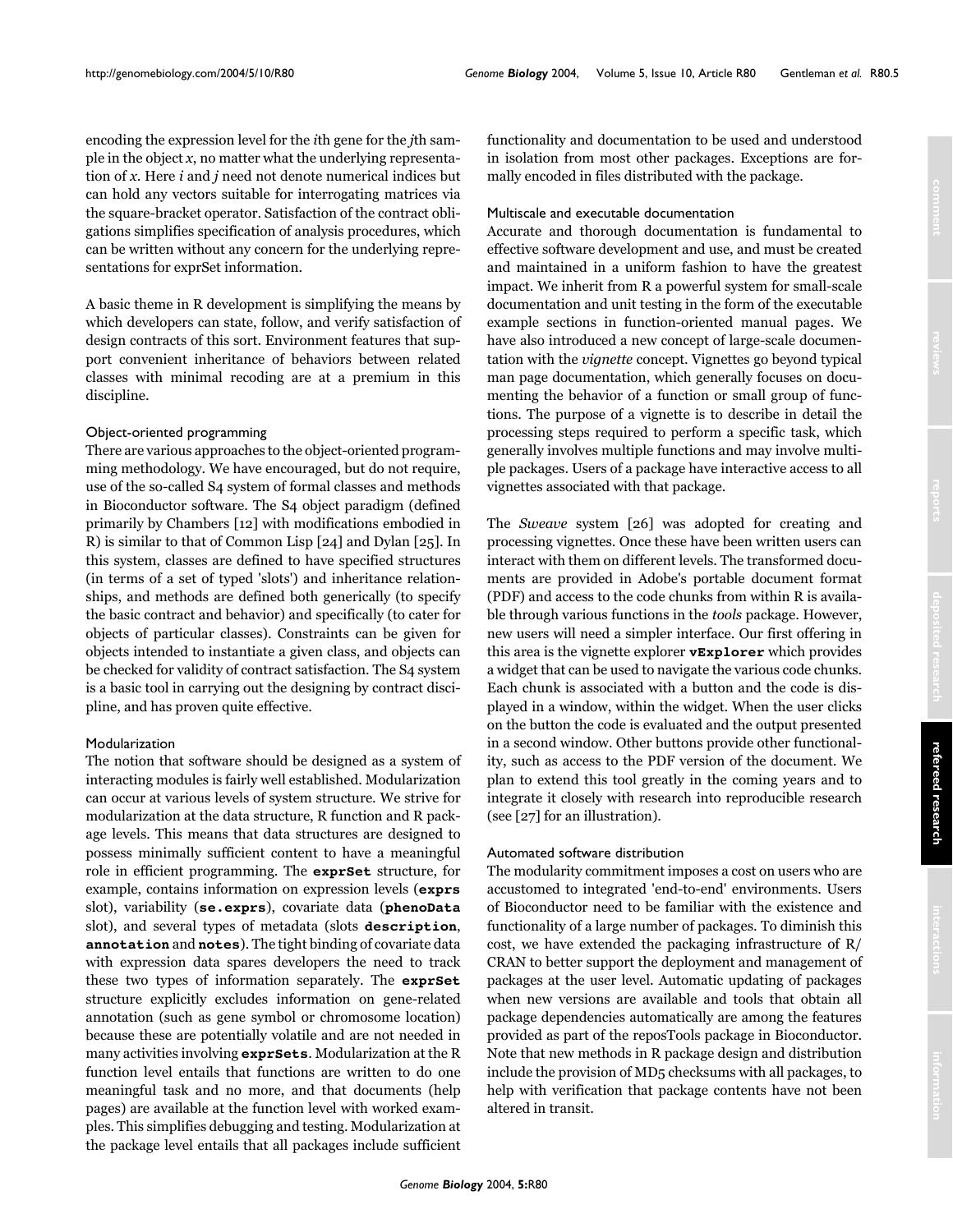In conclusion, these engineering commitments and developments have led to a reasonably harmonious set of tools for CBB. It is worth considering how the S language notion that 'everything is an object' impacts our approach. We have made use of this notion in our commitment to contracting and object-oriented programming, and in the automated distribution of resources, in which package catalogs and biological metadata are all straightforward R objects. Packages and documents are not yet treatable as R objects, and this leads to complications. We are actively studying methods for simplifying authoring and use of documentation in a multipackage environment with namespaces that allow symbol reuse, and for strengthening the connection between session image and package inventory in use, so that saved R images can be restored exactly to their functional state at session close.

#### *Distributed development and recruitment of developers*

Distributed development is the process by which individuals who are significantly geographically separated produce and extend a software project. This approach has been used by the R project for approximately 10 years. This was necessitated in this case by the fact no institution currently has sufficient numbers of researchers in this area to support a project of this magnitude. Distributed development facilitates the inclusion of a variety of viewpoints and experiences. Contributions from individuals outside the project led to the expansion of the core developer group. Membership in the core depends upon the willingness of the developer to adopt shared objectives and methods and to submerge personal objectives in preference to creation of software for the greater scientific community.

Distributed development requires the use of tools and strategies that allow different programmers to work approximately simultaneously on the same components of the project. Among the more important requirements is for a shared code base (or archive) that all members of the project can access and modify together with some form of version management system. We adopted the Concurrent Versions System [28,29] and created a central archive, within this system, that all members of the team have access to.

Additional discipline is needed to ensure that changes by one programmer should not result in a failure of other code in the system. Within the R language, software components are naturally broken into packages, with a formal protocol for package structure and content specified in the R Extensions manual [30]. Each package should represent a single coherent theme. By using well defined applications programming interfaces (APIs) developers of a package are free to modify their internal structures as long as they continue to provide the documented outputs.

We rely on the testing mechanisms supported by the R package testing system [30] to ensure coherent, non-regressive development. Each developer is responsible for documenting

all functions and for providing examples and possibly other scripts or sets of commands that test the code. Each developer is responsible for ensuring that all tests run successfully before committing changes back to the central archive. Thus, the person who knows the code best writes the test programs, but all are responsible for running them and ensuring that changes they have made do not affect the code of others. In some cases changes by one author will necessitate change in the code and tests of others. Under the system we are using these situations are detected and dealt with when they occur in development, reducing the frequency with which error reports come from the field.

Members of the development team communicate via a private mailing list. In many cases they also use private email, telephone and meetings at conferences in order to engage in joint projects and to keep informed about the ideas of other members.

#### *Reuse of exogenous resources*

We now present three arguments in favor of using and adapting software from other projects rather than re-implementing or reinventing functionality. The first argument that we consider is that writing good software is a challenging problem and any re-implementation of existing algorithms should be avoided if possible. Standard tools and paradigms that have been proven and are well understood should be preferred over new untested approaches. All software contains bugs but well used and maintained software tends to contain fewer.

The second argument is that CBB is an enormous field and that progress will require the coordinated efforts of many projects and software developers. Thus, we will require structured paradigms for accessing data and algorithms written in other languages and systems. The more structured and integrated this functionality, the easier it will be to use and hence the more it will be used. As specific examples we consider our recent development of tools for working with graph or network structures. There are three main packages in Bioconductor of interacting with graphs. They are *graph*, *RBGL* and *Rgraphviz*. The first of these provides the class descriptions and basic infrastructure for dealing with graphs in R, the second provides access to algorithms on graphs, and the third to a rich collection of graph layout algorithms. The *graph* package was written from scratch for this project, but the other two are interfaces to rich libraries of software routines that have been created by other software projects, BOOST [31,32] and *Graphviz* [23] respectively, both of which are very substantial projects with large code bases. We have no interest in replicating that work and will, wherever possible, simply access the functions and libraries produced by other projects.

There are many benefits from this approach for us and for the other projects. For bioinformatics and computational biology we gain rapid access to a variety of graph algorithms including graph layout and traversal. The developers in those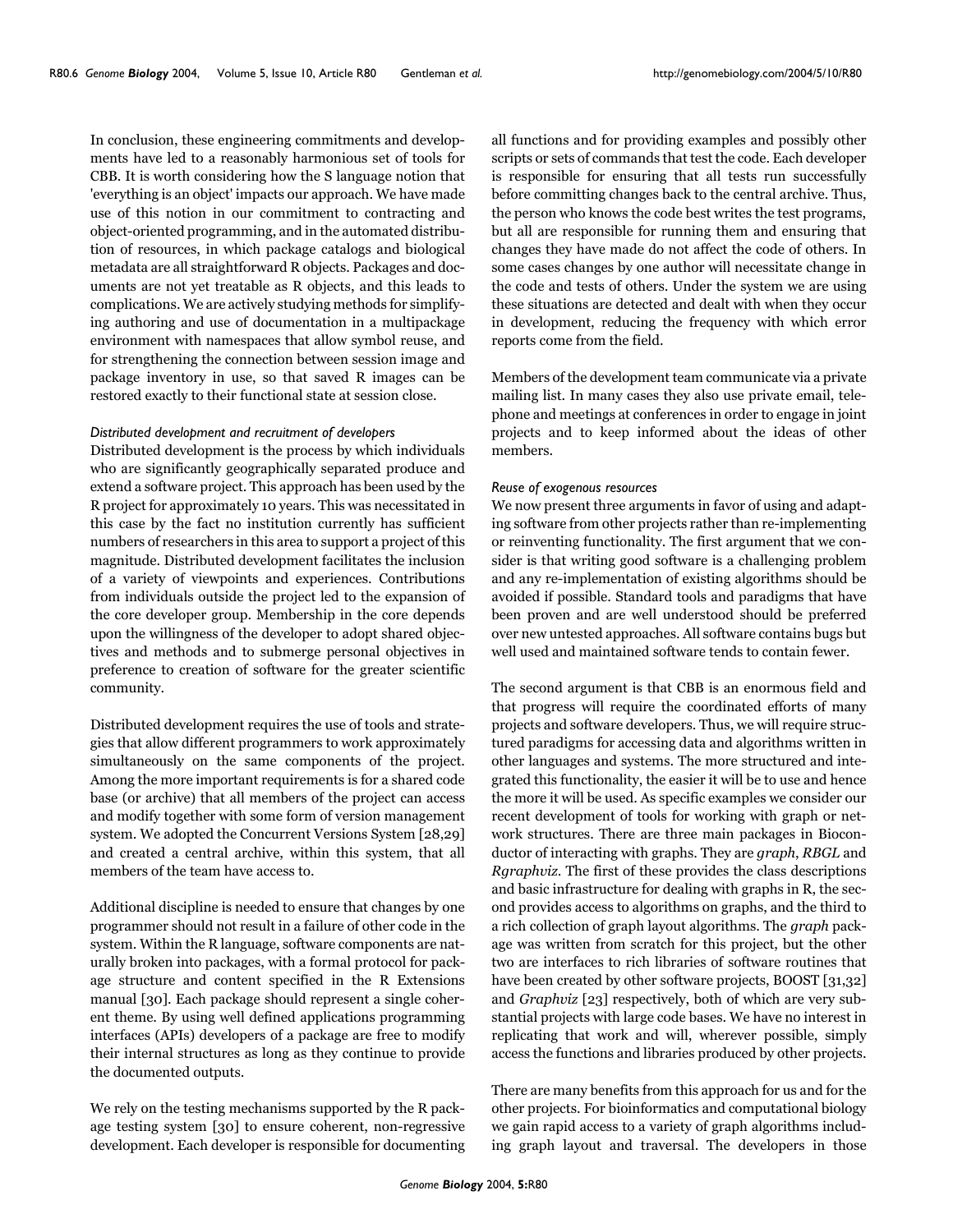communities gain a new user base and a new set of problems that they can consider. Gaining a new user base is often very useful, as new users with previously unanticipated needs tend to expose weaknesses in design and implementation that more sophisticated or experienced users are often able to avoid.

In a similar vein, we plan to develop and encourage collaboration with other projects, including those organized through the Open Bioinformatics Foundation and the International Interoperability Consortium. We have not specifically concentrated on collaboration to this point in part because we have chosen areas for development that do not overlap significantly with the tools provided by those projects. In this case our philosophy remains one of developing interfaces to the software provided by those projects and not re-implementing their work. In some cases, other projects have recognized the potential gains for collaboration and have started developing interfaces for us to their systems, with the intent of making future contributions [33].

Another argument in favor of standardization and reuse of existing tools is best made with reference to a specific example. Consider the topic of markup and markup languages. For any specific problem one could quickly devise a markup that is sufficient for that problem. So why then should we adopt a standard such as XML? Among the reasons for this choice is the availability of programmers conversant with the paradigm, and hence lower training costs. A second reason is that the XML community is growing and developing and we will get substantial technological improvements without having to initiate them. This is not unusual. Other areas of computational research are as vibrant as CBB and by coordinating and sharing ideas and innovations we simplify our own tasks while providing stimulus to these other areas.

#### *Publication and licensing of code*

Modern standards of scientific publication involve peer review and subsequent publication in a journal. Software publication is a slightly different process with limited involvement to date of formal peer review or official journal publication. We release software under an open-source license as our main method of publication. We do this in the hope that it will encourage reproducibility, extension and general adherence to the scientific method. This decision also ensures that the code is open to public scrutiny and comment. There are many other reasons for deciding to release software under an opensource license, some of which are listed in Table [1.](#page-7-0)

Another consideration that arose when determining the form of publication was the need to allow an evolutionary aspect to our own software. There are many reasons for adopting a strategy that would permit us to extend and improve our software offerings over time. The field of CBB is relatively volatile and as new technologies are developed new software and inferential methods are needed. Further, software technology

itself is evolving. Thus, we wanted to have a publication strategy that could accommodate changes in software at a variety of levels. We hope that that strategy will also encourage our users to think of software technology as a dynamic field rather than a static one and to therefore be on the lookout for innovations in this arena as well as in more traditional biological ones.

Our decision to release software in the form of R packages is an important part of this consideration. Packages are easy to distribute, they have version numbers and define an API. A coordinated release of all Bioconductor packages occurs twice every year. At any given time there is a release version of every package and a development version. The only changes allowed to be made on the release version are bug fixes and documentation improvements. This ensures that users will not encounter radical new behaviors in code obtained in the release version. All other changes such as enhancements or design changes are carried out on the development branch [34].

Approximately six weeks before a release, a major effort is taken to ensure that all packages on the development branch are coordinated and work well together. During that period extensive testing is carried out through peer review amongst the Bioconductor core. At release time all packages on the development branch that are included in the release change modes and are now released packages. Previous versions of these packages are deprecated in favor of the newly released versions. Simultaneously, a new development branch is made and the developers start to work on packages in the new branch. Note that these version-related administrative operations occur with little impact on developers. The release manager is responsible for package snapshot and file version modifications. The developers' source code base is fairly simple, and need not involve retention of multiple copies of any source code files, even though two versions are active at all times.

We would also like to point out that there are compelling arguments that can be made in favor of choosing different paradigms for software development and deployment. We are not attempting at this juncture to convince others to distribute software in this way, but rather elucidating our views and the reasons that we made our choice. Under a different set of conditions, or with different goals, it is entirely likely that we would have chosen a different model.

#### *Special concerns*

We now consider four specific challenges that are raised by research in computational biology and bioinformatics: reproducibility, data evolution and complexity, training users, and responding to user needs.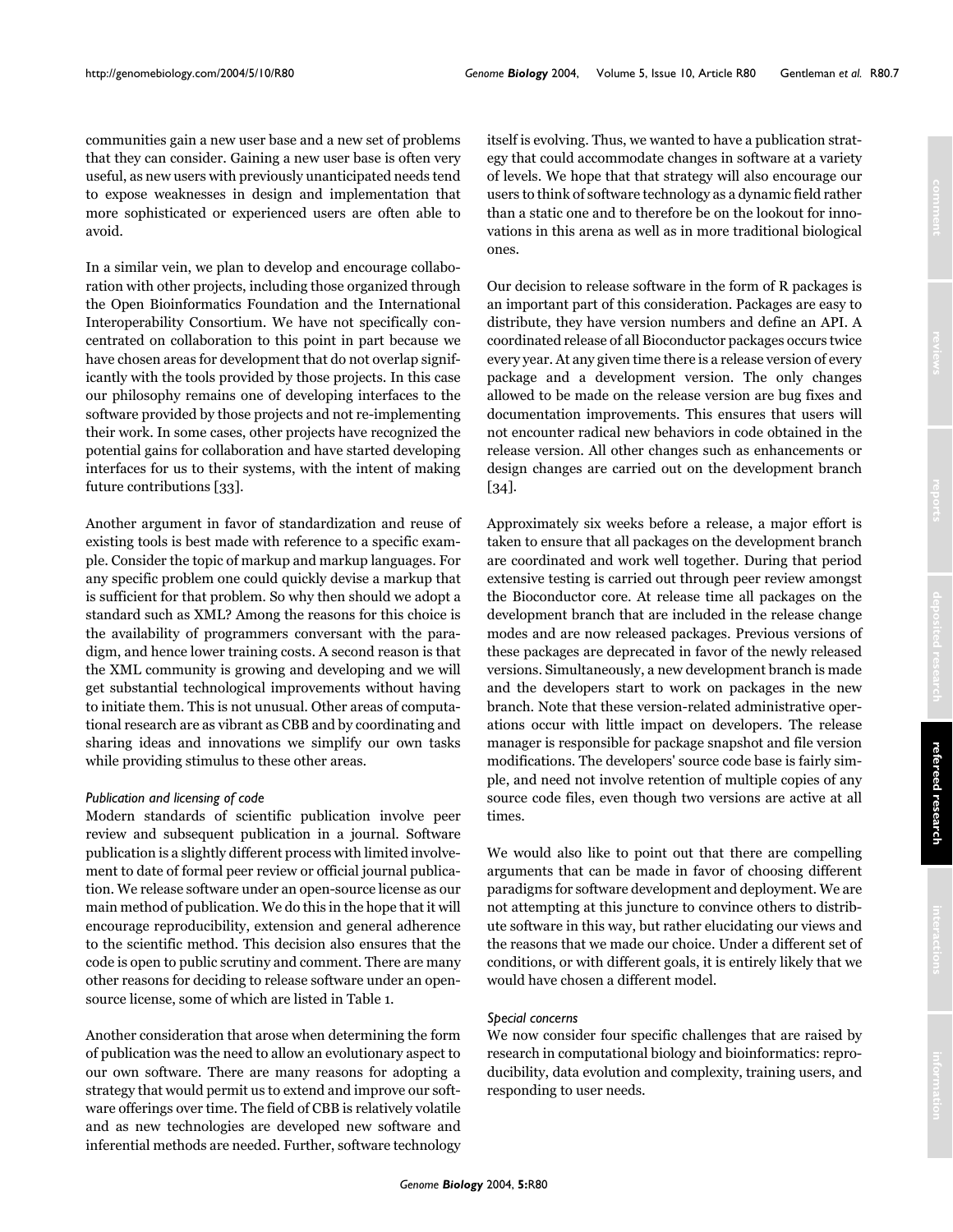#### <span id="page-7-0"></span>**Table 1**

#### **Reasons for deciding to release software under an open-source license**

To encourage reproducibility, extension and general adherence to the scientific method

To ensure that the code is open to public scrutiny and comment

To provide full access to algorithms and their implementation

To provide to users the ability to fix bugs without waiting for the developer, and to extend and improve the supplied software

To encourage good scientific computing and statistical practice by exhibiting fully appropriate tools and instruction

To provide a workbench of tools that allow researchers to explore and expand the methods used to analyze biological data

To ensure that the international scientific community is the owner of the software tools needed to carry out research

To lead and encourage commercial support and development of those tools that are successful

To promote reproducible research by providing open and accessible tools with which to carry out that research

#### Reproducible research

We would like to address the reproducibility of published work in CBB. Reproducibility is important in its own right, and is the standard for scientific discovery. Reproducibility is an important step in the process of incremental improvement or refinement. In most areas of science researchers continually improve and extend the results of others but for scientific computation this is generally the exception rather than the rule.

Buckheit and Donoho [35], referring to the work and philosophy of Claerbout, state the following principle: "An article about computational science in a scientific publication is not the scholarship itself, it is merely advertising of the scholarship. The actual scholarship is the complete software development environment and that complete set of instructions that generated the figures."

There are substantial benefits that will come from enabling authors to publish not just an advertisement of their work but rather the work itself. A paradigm that fundamentally shifts publication of computational science from an advertisement of scholarship to the scholarship itself will be a welcome addition. Some of the concepts and tools that can be used in this regard are contained in [36,37].

When attempting to re-implement computational methodology from a published description many difficulties are encountered. Schwab *et al.* [38] make the following points:

"Indeed the problem occurs wherever traditional methods of scientific publication are used to describe computational research. In a traditional article the author merely outlines the relevant computations: the limitations of a paper medium prohibit complete documentation including experimental data, parameter values and the author's programs. Consequently, the reader has painfully to re-implement the author's work before verifying and utilizing it.... The reader must spend valuable time merely rediscovering minutiae, which the author was unable to communicate conveniently."

The development of a system capable of supporting the convenient creation and distribution of reproducible research in CBB is a massive undertaking. Nevertheless, the Bioconductor project has adopted practices and standards that assist in partial achievement of reproducible CBB.

Publication of the data from which articles are derived is becoming the norm in CBB. This practice provides one of the components needed for reproducible research - access to the data. The other major component that is needed is access to the software and the explicit set of instructions or commands that were used to transform the data to provide the outputs on which the conclusions of the paper rest. In this regard publishing in CBB has been less successful. It is easy to identify major publications in the most prestigious journals that provide sketchy or indecipherable characterizations of computational and inferential processes underlying basic conclusions. This problem could be eliminated if the data housed in public archives were accompanied by portable code and scripts that regenerate the article's figures and tables.

The combination of R's well-established platform independence with Bioconductor's packaging and documentation standards leads to a system in which distribution of data with working code and scripts can achieve most of the requirements of reproducible and replayable research in CBB. The steps leading to the creation of a table or figure can be clearly exposed in an Sweave document. An R user can export the code for modification or replay with variations on parameter settings, to check robustness of the reported calculations or to explore alternative analysis concepts.

Thus we believe that R and Bioconductor can provide a start along the path towards generally reproducible research in CBB. The infrastructure in R that is used to support replayability and remote robustness analysis could be implemented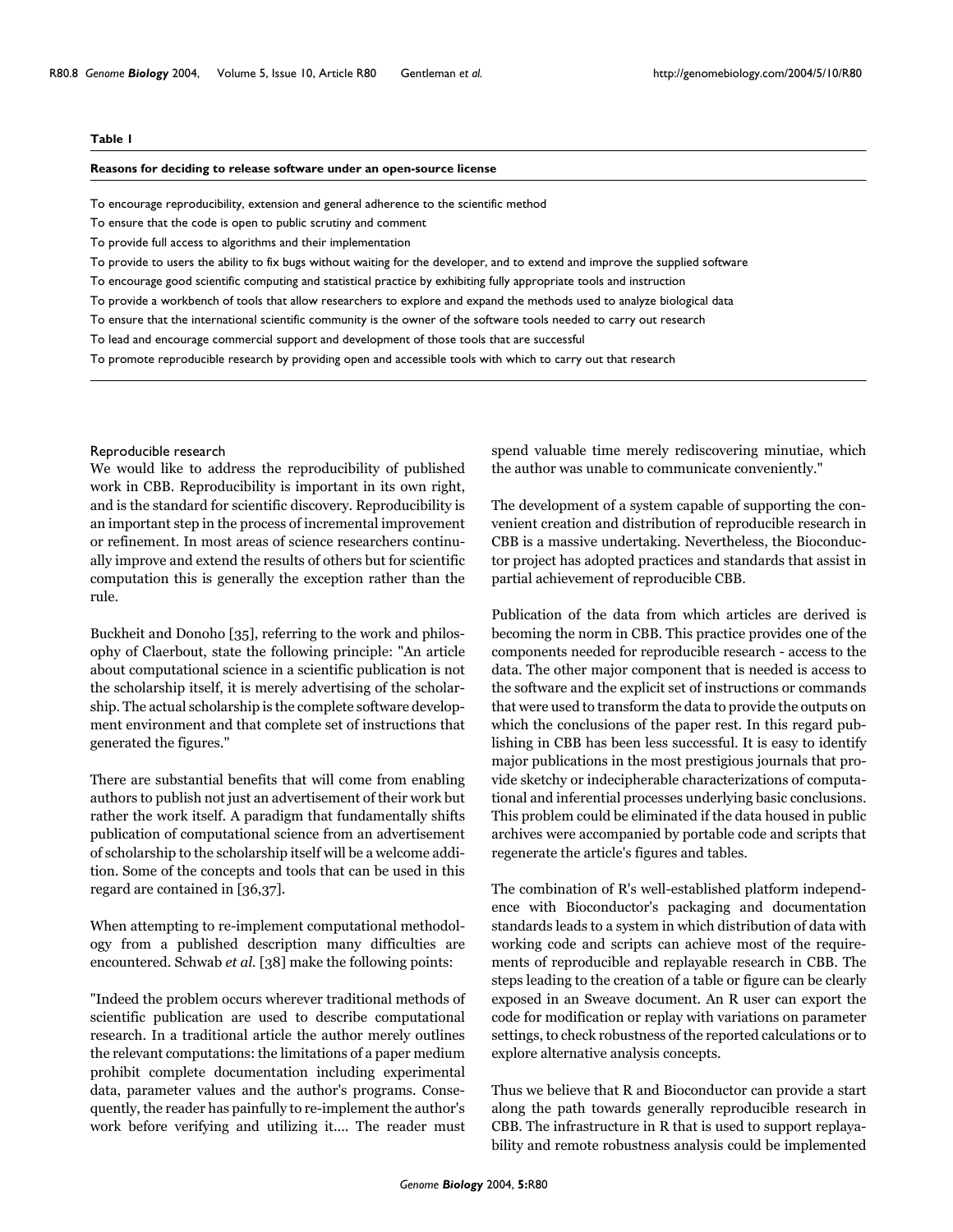in other languages such as Perl [39] and Python [40]. All that is needed is some platform-independent format for binding together the data, software and scripts defining the analysis, and a document that can be rendered automatically to a conveniently readable account of the analysis steps and their outcomes. If the format is an R package, this package then constitutes a single distributable software element that embodies the computational science being published. This is precisely the compendium concept espoused in [36].

#### Dynamics of biological annotation

Metadata are data about data and their definition depends on the perspective of the investigator. Metadata for one investigator may well be experimental data for another. There are two major challenges that we will consider. First is the evolutionary nature of the metadata. As new experiments are done and as our understanding of the biological processes involved increases the metadata changes and evolves. The second major problem that concerns metadata data is its complexity. We are trying to develop software tools that make it easier for data analysts and researchers to use the existing metadata appropriately.

The constant changing and updating of the metadata suggests that we must have a system or a collection process that ensures that any metadata can be updated and the updates can be distributed. Users of our system will want access to the most recent versions. Our solution has been to place metadata into R packages. These packages are built using a semiautomatic process [41] and are distributed (and updated) using the package distribution tools developed in the *repos-Tools* package. There is a natural way to apply version numbers so users can determine if their data are up to date or if necessary they can obtain older versions to verify particular analyses. Further, users can synchronize a variety of metadata packages according to a common version of the data sources that they were constructed from.

There are a number of advantages that come from automating the process of building data packages. First, the modules are uniform to an extent that would not be possible if the packages were human written. This means that users of this technology need only become acquainted with one package to be acquainted with all such packages. Second, we can create many packages very quickly. Hence the labor savings are substantial. For microarray analyses all data packages should have the same information (chromosomal location, gene ontology categories, and so on). The only difference between the packages is that each references only the specific set of genes (probes) that were assayed. This means that data analysts can easily switch from one type of chip to another. It also means that we can develop a single set of tools for manipulating the metadata and improvements in those tools are available to all users immediately. Users are free to extend data packages with data from other, potentially proprietary, sources.

Treating the data in the same manner that we treat software has also had many advantages. On the server side we can use the same software distribution tools, indicating updates and improvements with version numbering. On the client side, the user does not need to learn about the storage or internal details of the data packages. They simply install them like other packages and then use them.

One issue that often arises is whether one should simply rely on online sources for metadata. That is, given an identifier, the user can potentially obtain more up-to-date information by querying the appropriate databases. The data packages we are proposing cannot be as current. There are, however, some disadvantages to the approach of accessing all resources online. First, users are not always online, they are not always aware of all applicable information sources and the investment in person-time to obtain such information can be high. There are also issues of reproducibility that are intractable as the owners of the web resources are free to update and modify their offerings at will. Some, but not all, of these difficulties can be alleviated if the data are available in a web services format.

Another argument that can be made in favor of our approach, in this context, is that it allows the person constructing the data packages to amalgamate disparate information from a number of sources. In building metadata packages for Bioconductor, we find that some data are available from different sources, and under those circumstances we look for consensus, if possible. The process is quite sophisticated and is detailed in the *AnnBuilder* package and paper [41].

#### **Training**

Most of the projects in CBB require a combination of skills from biology, computer science, and statistics. Because the field is new and there has been little specialized training in this area it seems that there is some substantial benefit to be had from paying attention to training. From the perspective of the Bioconductor project, many of our potential users are unfamiliar with the R language and generally are scientifically more aligned with one discipline than all three. It is therefore important that we produce documentation for the software modules that is accessible to all. We have taken a twopronged approach to this, we have developed substantial amounts of course material aimed at all the constituent disciplines and we have developed a system for interactive use of software and documentation in the form of vignettes and more generally in the form of navigable documents with dynamic content.

Course materials have been developed and refined over the past two to three years. Several members of the Bioconductor development team have taught courses and subsequently refined the material, based on success and feedback. The materials developed are modular and are freely distributed, although restrictions on publication are made. The focus of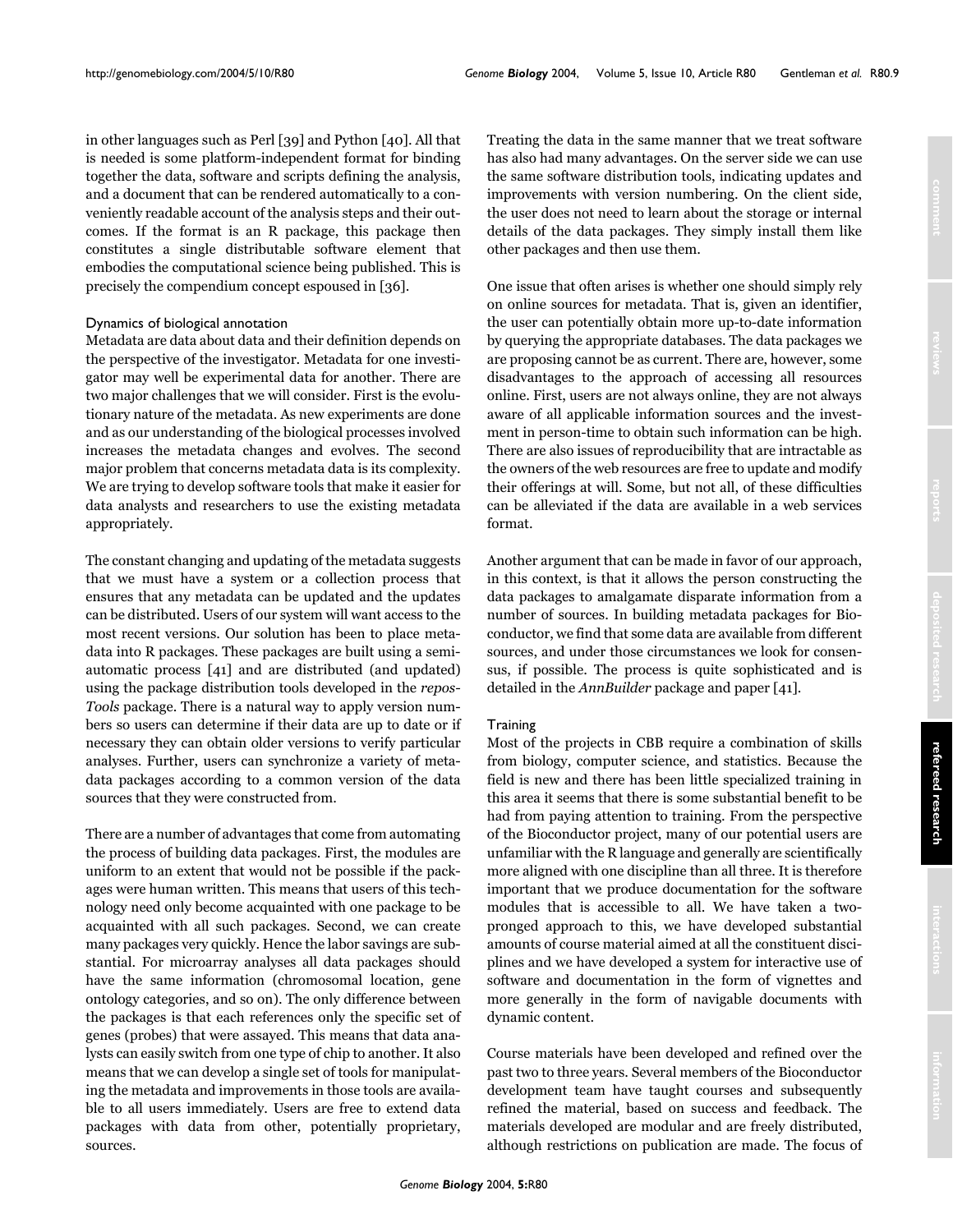the materials is the introduction and use of software developed as part of the Bioconductor project, but that is not a requirement and merely reflects our own specific purposes and goals.

In this area we feel that we would benefit greatly from contributions from those with more experience in technical document authoring. There are likely to be strategies, concepts and methodologies that are standard practice in that domain that we are largely unaware of. However, in the short term, we rely on the students, our colleagues and the users of the Bioconductor system to guide us and we hope that many will contribute. Others can easily make substantial contributions, even those with little or no programming skills. What is required is domain knowledge in one field of interest and the recognition of a problem that requires additional domain knowledge from another of the fields of interest.

Our experience has been that many of these new users often transform themselves into developers. Thus, our development of training materials and documentation needs to pay some attention to the needs of this group as well. There are many more software components than we can collectively produce. Attracting others to collaboratively write software is essential to success.

#### Responding to user needs

The success of any software project rests on its ability to both provide solutions to the problems it is addressing and to attract a user community. Perhaps the most effective way of addressing user needs is through an e-mail help list and one was set up as soon as the project became active. In addition it is important to keep a searchable archive available so that the system itself has a memory and new users can be referred there for answers to common questions. It is also important that members of the project deal with bug reports and feature requests through this public forum as it both broadcasts their intentions and provides a public record of the discussion. Our mailing list (mailto:bioconductor@stat.math.ethz.ch) has been successful: there are approximately 800 subscribers and about 3,000 email messages per year.

Attracting a user community itself requires a method of distributing the software and providing sufficient training materials to allow potential users to explore the system and determine whether it is sufficient for their purposes. An alternate approach would be to develop a graphical user interface (GUI) that made interactions with the system sufficiently selfexplanatory that documentation was not needed. We note that this solution is generally more applicable to cases where the underlying software tasks are well defined and well known. In the present case, the software requirements (as well as the statistical and biological requirements) are constantly evolving. R is primarily command-line oriented and we have chosen to follow that paradigm at least for the first few years of development. We would of course welcome and

collaborate with those whose goal was in GUI development but our own forays into this area are limited to the production of a handful of widgets that promote user interaction at specific points.

Users have experienced difficulties downloading and installing both R and the Bioconductor modules. Some of these difficulties have been caused by the users' local environments (firewalls and a lack of direct access to the internet), and some by problems with our software (bugs) which arise in part because it is in general very difficult to adequately test software that interacts over the internet. We have, however, managed to help every user, who was willing to persist, get both R and Bioconductor properly installed. Another substantial difficulty that we had to overcome was to develop a system that allowed users to download not just the software package that they knew they wanted, but additionally, and at the same time, all other software packages that it relies on. With Bioconductor software there is a much larger inter-reliance on software packages (including those that provide machine learning, biological metadata and experimental data) than for most other uses of R and the R package system. The package, reposTools contains much of the necessary infrastructure for handling these tasks. It is a set of functions for dealing with R package repositories which are basically internet locations for collections of R packages.

Once the basic software is installed, users will need access to documentation such as the training materials described above and other materials such as the vignettes, described in a previous section. Such materials are most valuable if the user can easily obtain and run the examples on their own computer. We note the obvious similarity with this problem and that described in the section on reproducible research. Again, we are in the enjoyable situation of having a paradigm and tools that can serve two purposes.

#### **Other open-source bioinformatics software projects**

The Open Bioinformatics Foundation supports projects similar to Bioconductor that are nominally rooted in specific programming languages. BioPerl [42], BioPython [43] and BioJava [44] are prominent examples of open-source language-based bioinformatics projects. The intentions and design methodologies of the BioPerl project have been lucidly described by Stajich and colleagues [45].

#### *BioPerl*

In this section we consider commonalities and differences between BioPerl and Bioconductor. Both projects have commitments to open source distribution and to communitybased development, with an identified core of developers performing primary design and maintenance tasks for the project. Both projects use object-oriented programming methodology, with the intention of abstracting key structural and functional features of computational workflows in bioinformatics and defining stable application programming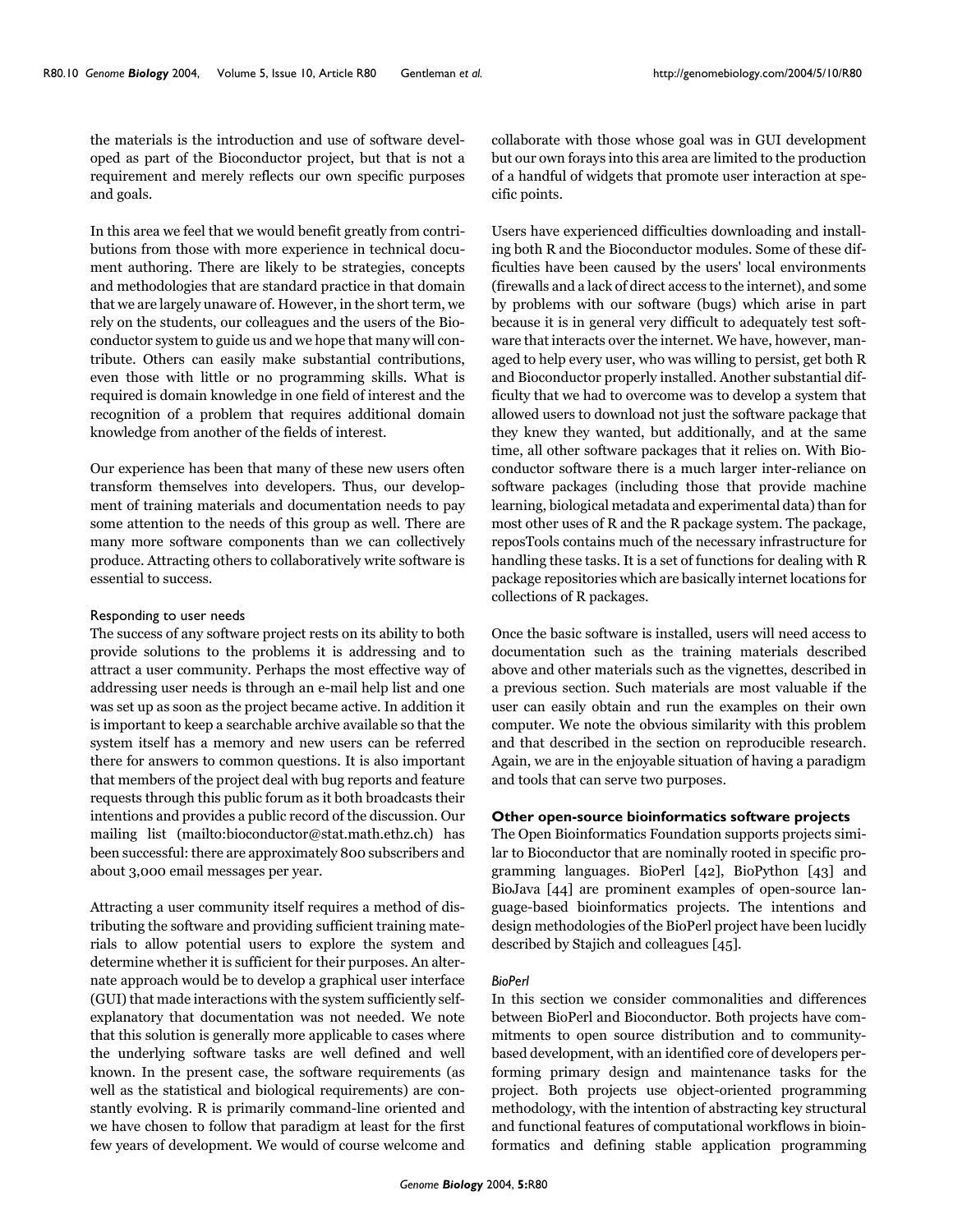interfaces (API) that hide implementation details from those who do not need to know them. The toolkits are based on highly portable programming languages. These languages have extensive software resources developed for non-bioinformatic purposes. The repositories for R (Comprehensive R Archive Network, CRAN) and Perl (Comprehensive Perl Archive Network, CPAN) provide mirrored WWW access to structured collections of software modules and documents for a wide variety of workflow elements. Development methodologies targeted at software reuse can realize large gains in productivity by establishing interfaces to existing CPAN or CRAN procedures instead of reimplementing such procedures. For reuse to succeed, the maintainer of the external resource must commit to stability of the resource API. Such stability tends to be the norm for widely-used modules. Finally, both languages have considerable interoperability infrastructure. One implication is that each project can use software written in unrelated languages. R has well-established interfaces to Perl, Python, Java and C. R's API allows software in R to be called from other languages, and the *RSPerl* package [46] facilitates direct calls to R from Perl. Thus there are many opportunities for symbiotic use of code by Bioconductor and BioPerl developers and users. The following script illustrates the use of BioPerl in R.

> library(RSPerl)

> .PerlPackage("Bio::Perl")

 $> x <$  - .Perl("get\_sequence", "swiss",

"ROA1\_HUMAN")

> x\$division()

- [1] "HUMAN"
- > x\$accession()
- [1] "P09651"
- > unlist(x\$get\_keywords())
- [1] "Nuclear protein" "RNA-binding"
- [3] "Repeat" "Ribonucleoprotein"
- [5] "Methylation" "Transport"

...

The .PerlPackage command brings the BioPerl modules into scope. .Perl invokes the BioPerl get\_sequence subroutine with arguments "swiss" and "ROA1\_HUMAN". The resulting R object is a reference to a perl hash. RSPerl infrastructure permits interrogation of the hash via the \$ operator. Note that *RSPerl* is not a Bioconductor-supported utility, and that installation of the BioPerl and *RSPerl* resources to allow interoperation can be complicated.

Key differences between the Bioconductor and BioPerl projects concern scope, approaches to distribution, documentation and testing, and important details of object-oriented design.

#### Scope

BioPerl is clearly slanted towards processing of sequence data and interfacing to sequence databases, with support for sequence visualization and queries for external annotation. Bioconductor is slanted towards statistical analysis of microarray experiments, with major concerns for array preprocessing, quality control, within- and between-array normalization, binding of covariate and design data to expression data, and downstream inference on biological and clinical questions. Bioconductor has packages devoted to diverse microarray manufacturing and analysis paradigms and to other high-throughput assays of interest in computational biology, including serial analysis of gene expression (SAGE), array comparative genomic hybridization (array-CGH), and proteomic time-of-flight (SELDI-TOF) data. We say the projects are 'slanted' towards these concerns because it is clear that both projects ultimately aim to support general research activities in computational biology.

#### Distribution, documentation and testing

BioPerl inherits the distribution paradigm supported by CPAN. Software modules can be acquired and installed interactively using, for example **perl** -MCPAN -e shell. This process supports automated retrieval of requested packages and dependencies, but is not triggered by runtime events. Bioconductor has extended the CRAN distribution functionalities so that packages can be obtained and installed 'just in time', as required by a computational request. For both Perl and R, software modules and packages are structured collections of files, some of which are source code, some of which are documents about the code. The relationship between documentation and testing is somewhat tighter in Bioconductor than in BioPerl. Manual pages and vignettes in Bioconductor include executable code. Failure of the code in a man page or vignette is a quality-control event; experimentation with executable code in manual pages (through the example function of R) is useful for learning about software behavior. In Perl, tests occupy separate programs and are not typically integrated with documentation.

## Details of object-oriented procedure

Both R and Perl are extensible computer languages. Thus it is possible to introduce software infrastructure supporting different approaches to object-oriented programming (OOP) in various ways in both languages.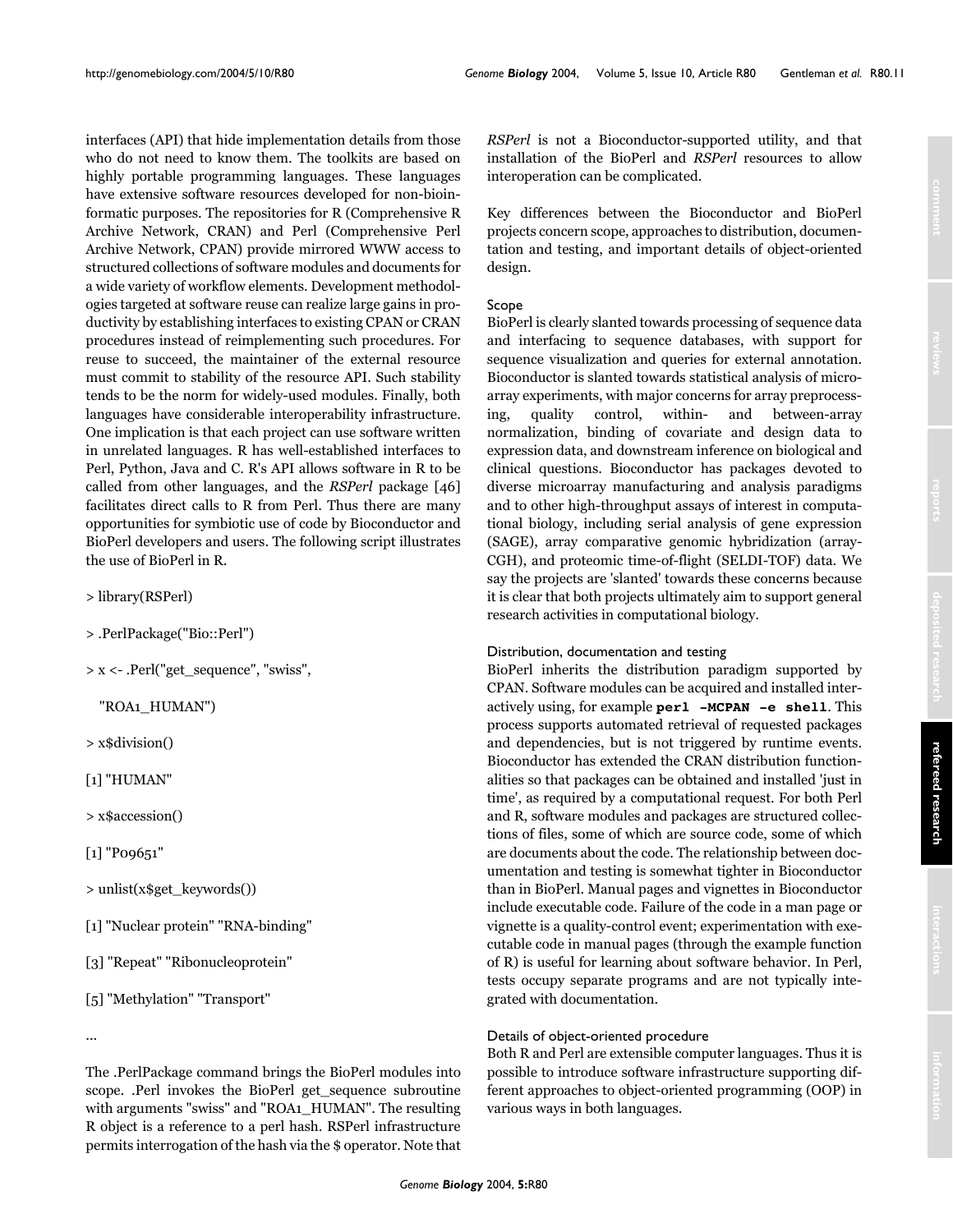R's core developers have provided two distinct approaches to OOP in R. These approaches are named S3 and S4. In S3, any object can be assigned to a class (or sequence of classes) simply by setting the class name as the value of the object's class attribute. Class hierarchies are defined implicitly at the object level. Generic methods are defined as ordinary functions and class-specific methods are dispatched according to the class of the object being passed as an argument. In S4, formal definition of class structure is supported, and class hierarchy is explicitly defined in class definitions [12]. Class instances are explicitly constructed and subject to validation at time of construction. Generic methods are non-standard R functions and metadata on generic methods is established at the package level. Specific methods are dispatched according to the class signature of the argument list (multiple dispatch). Overall, the OOP approach embodied in S4 is closer to Dylan or Scheme than to C++ or Java. Bioconductor does not require specific OOP methodology but encourages the use of S4, and core members have contributed special tools for the documentation and testing of S4 OOP methods in R.

OOP methodology in Perl has a substantial history and is extensively employed in BioPerl. The basic approach to OOP in Perl seems to resemble S3 more than S4, in that Perl's bless operation can associate any perl data instance with any class. The CPAN Class:: Multimethod module can be used to allow multiple dispatch behavior of generic subroutines. The specific classes of objects identified in BioPerl are targeted at sequence data (Seq, LocatableSeq, RelSegment are examples), location data (Simple, Split, Fuzzy), and an important class of objects called interface objects, which are classes whose names end in 'I'. These objects define what methods can be called on objects of specified classes, but do not implement any methods.

#### *BioJava, BioPython, GMOD and MOBY*

Other open bioinformatics projects have intentions and methods that are closely linked with those of Bioconductor.

BioJava [44] provides Dazzle, a servlet framework supporting the Distributed Annotation System specification for sharing sequence data and metadata. Version 1.4 of the BioJava release includes java classes for general alphabets and symbol-list processing, tools for parsing outputs of blast-related analyses, and software for constructing and fitting hidden Markov models. In principle, any of these resources could be used for analysis in Bioconductor/R through the *SJava* interface [46].

BioPython [43] provides software for constructing python objects by parsing output of various alignment or clustering algorithms, and for a variety of downstream tasks including classification. BioPython also provides infrastructure for decomposition of parallelizable tasks into separable processes for computation on a cluster of workstations.

The Generic Model Organism Database (GMOD) project targets construction of reusable components that can be used to reproduce successful creation of open and widely accessible databases of model organisms (for example, worm, fruitfly and yeast). The main tasks addressed are genome visualization and annotation, literature curation, biological ontology activities, gene expression analysis and pathway visualization and annotation.

BioMOBY [47] provides a framework for developing and cataloging web services relevant to molecular biology and genomics. A basic aim is to provide a central registry of data, annotation or analysis services that can be used programmatically to publish and make use of data and annotation resources pertinent to a wide variety of biological contexts.

As these diverse projects mature, particularly with regard to interoperability, we expect to add infrastructure to Bioconductor to simplify the use of these resources in the context of statistical data analysis. It is our hope that the R and Bioconductor commitments to interoperability make it feasible for developers in other languages to reuse statistical and visualization software already present and tested in R.

#### **Using Bioconductor (example)**

Results of the Bioconductor project include an extensive repository of software tools, documentation, short course materials, and biological annotation data at [1]. We describe the use of the software and annotation data by description of a concrete analysis of a microarray archive derived from a leukemia study.

Acute lymphocytic leukemia (ALL) is a common and difficultto-treat malignancy with substantial variability in therapeutic outcomes. Some ALL patients have clearly characterized chromosomal aberrations and the functional consequences of these aberrations are not fully understood. Bioconductor tools were used to develop a new characterization of the contrast in gene expression between ALL patients with two specific forms of chromosomal translocation. The most important tasks accomplished with Bioconductor employed simple-to-use tools for state-of-the-art normalization of hundreds of microarrays, clear schematization of normalized expression data bound to detailed covariate data, flexible approaches to gene and sample filtering to support drilling down to manageable and interpretable subsets, flexible visualization technologies for exploration and communication of genomic findings, and programmatic connection between expression platform metadata and biological annotation data supporting convenient functional interpretation. We will illustrate these through a transcript of the actual command/ output sequence. More detailed versions of some of the processing and analysis activities sketched here can be found in the vignettes from the *GOstats* package.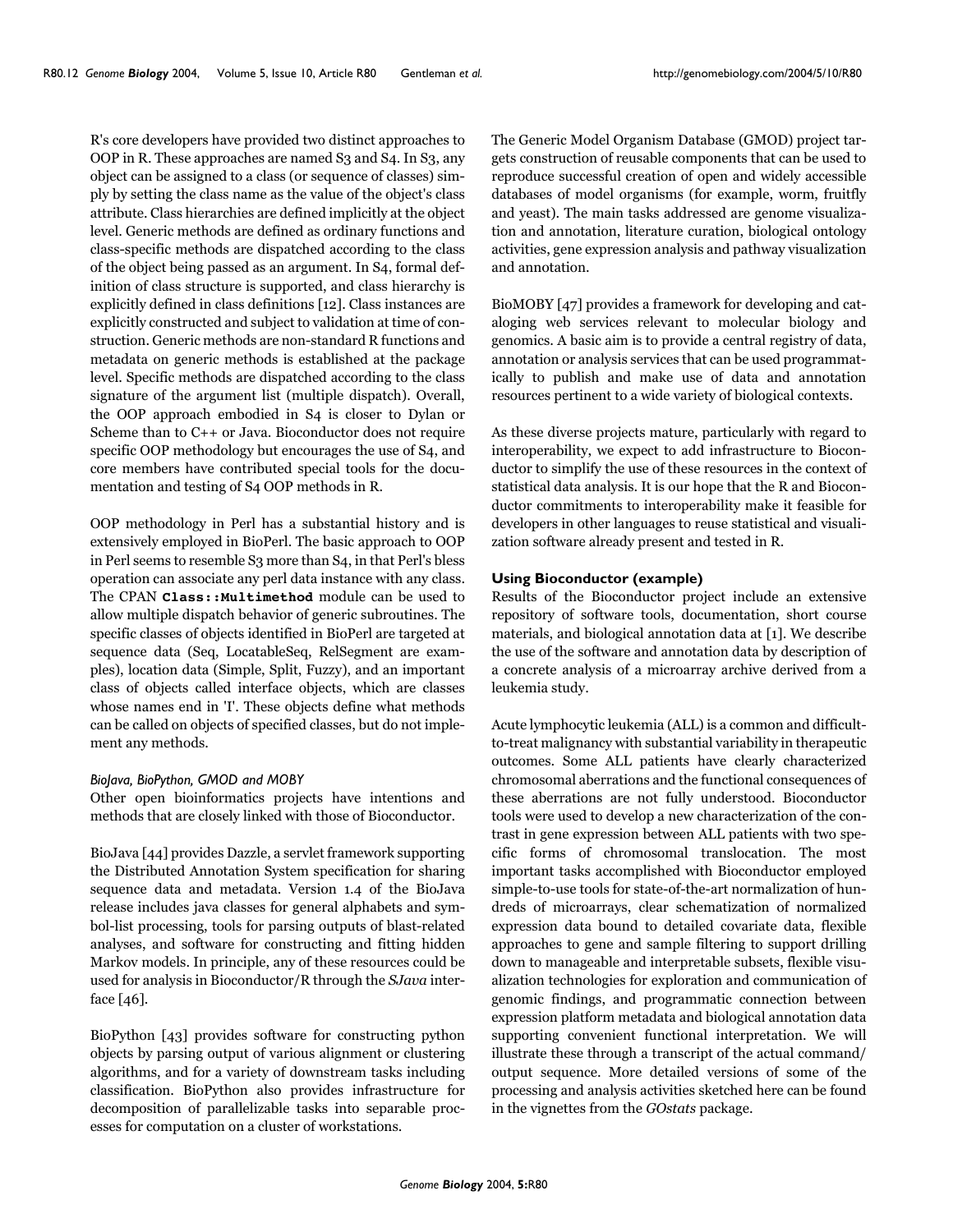| > f <- factor(as.character(eset\$mol))   |            |        |     |       |           |    |  |  |
|------------------------------------------|------------|--------|-----|-------|-----------|----|--|--|
| $>$ design $<$ - model.matrix( $\sim$ f) |            |        |     |       |           |    |  |  |
| > fit <- ImFit(eset, design)             |            |        |     |       |           |    |  |  |
| > fit <- eBayes(fit)                     |            |        |     |       |           |    |  |  |
| $>$ topTable(fit, coef = 2)              |            |        |     |       |           |    |  |  |
|                                          | ID         | M      | A   | t     | p-value   | В  |  |  |
| 1016                                     | 1914_at    | $-3.1$ | 4.6 | $-27$ | 5.9e-27   | 56 |  |  |
| 7884                                     | 37809 at   | $-4.0$ | 4.9 | $-20$ | 1.3e-20   | 44 |  |  |
| 6939                                     | 36873 at   | $-3.4$ | 4.3 | $-20$ | 1.8e-20   | 44 |  |  |
| 10865                                    | 40763_at   | $-3.1$ | 3.5 | $-17$ | 7.2e-18   | 39 |  |  |
| 4250                                     | 34210 at   | 3.6    | 8.4 | 15    | $3.5e-16$ | 35 |  |  |
| 11556                                    | 41448 at   | $-2.5$ | 3.7 | $-15$ | $1.8e-15$ | 34 |  |  |
| 3389                                     | 33358_at   | $-2.3$ | 5.2 | $-13$ | $3.3e-13$ | 29 |  |  |
| 8054                                     | 37978 at   | $-1.0$ | 6.9 | $-10$ | 6.5e-10   | 22 |  |  |
| 10579                                    | 40480_s_at | 1.8    | 7.8 | 10    | $9.1e-10$ | 21 |  |  |
| 330                                      | 1307_at    | 1.6    | 4.6 | 10    | 1.4e-09   | 21 |  |  |

#### **Figure 1**

Limma analysis of the ALL data. The leftmost numbers are row indices, ID is the Affymetrix HGU95av2 accession number, M is the log ratio of expression, A is the log average expression, and B is the log odds of differential expression.

The dataset is from the Ritz laboratory at the Dana Farber Cancer Institute [48]. It contains data from 128 patients with ALL. Two subgroups are to be compared. The first group consists of patients with a translocation between chromosomes 4 and 11 (labeled ALL1/AF4). The second group consists of patients with a translocation between chromosomes 9 and 22 (labeled BCR/ABL). These conditions are mutually exclusive in this dataset.

The Affymetrix HGu95Av2 platform was used, and expression measures were normalized using *gcrma* from the *affy* package. The output of this is an object of class *exprSet* which can be used as input for other functions. The package *hgu95av2* provides biological metadata including mappings from the Affymetrix identifiers to GO, chromosomal location, and so on. These data can, of course be obtained from many other sources, but there are some advantages to having them as an R package.

After loading the appropriate packages we first subset the ALL exprSet to extract those samples with the covariates of interest. The design of the **exprSet** class includes methods for subsetting both cases and probes. By using the squarebracket notation on ALL, we derive a new exprSet with data on only the desired patients.

> data("ALL")

> eset <- ALL[, ALL\$mol %in%

c("BCR/ABL", "ALL1/AF4")]

Next we find genes which are differentially expressed between the ALL1/AF4 and BCR/ABL groups. We use the function lmFit from the *limma* package, which can assess differential expression between many different groups and conditions simultaneously. The function  $lmFit$  accepts a model matrix which describes the experimental design and produces an output object of class MArrayLM which stores the fitted model information for each gene. The fitted model object is further processed by the eBayes function to produce empirical Bayes test statistics for each gene, including moderated *t*-statistics, *p*-values and log-odds of differential expression. The log<sub>2</sub>-fold changes, average intensites and Holmadjusted *p*-values are displayed for the top 10 genes (Figure 1).

We select those genes that have adjusted *p*-values below 0.05. The default method of adjusting for multiple comparisons uses Holm's method to control the family-wise error rate. We could use a less conservative method such as the false discovery rate, and the multtest package offers other possibilities, but for this example we will use the very stringent Holm method to select a small number of genes.

> selected <- p.adjust(fit\$p.value[, 2])

 $< 0.05$ 

> esetSel <- eset [selected, ]

There are 165 genes selected for further analysis. A heat map produced by the heatmap function from R allows us to visualize the differential action of these genes between the two groups of patients. Note how the different software modules can be integrated to provide a very rich data-analysis environment. Figure [2](#page-13-0) shows clearly that these two groups can be distinguished in terms of gene expression.

We can carry out many other tests, for example, whether genes encoded on a particular chromosome (or perhaps on a specific strand of a chromosome) are over-represented amongst those selected by moderated *t*-test. Many of these questions are normally addressed in terms of a hypergeometric distribution, but they can also be thought of as two-way or multi-way tables, and alternate statistical tests (all readily available in R) can be applied to the resulting data.

We turn our attention briefly to the use of the Gene Ontology (GO) annotation in conjunction with these data. We first identify the set of unique LocusLink identifiers among our selected Affymetrix probes. The function GOHyperG is found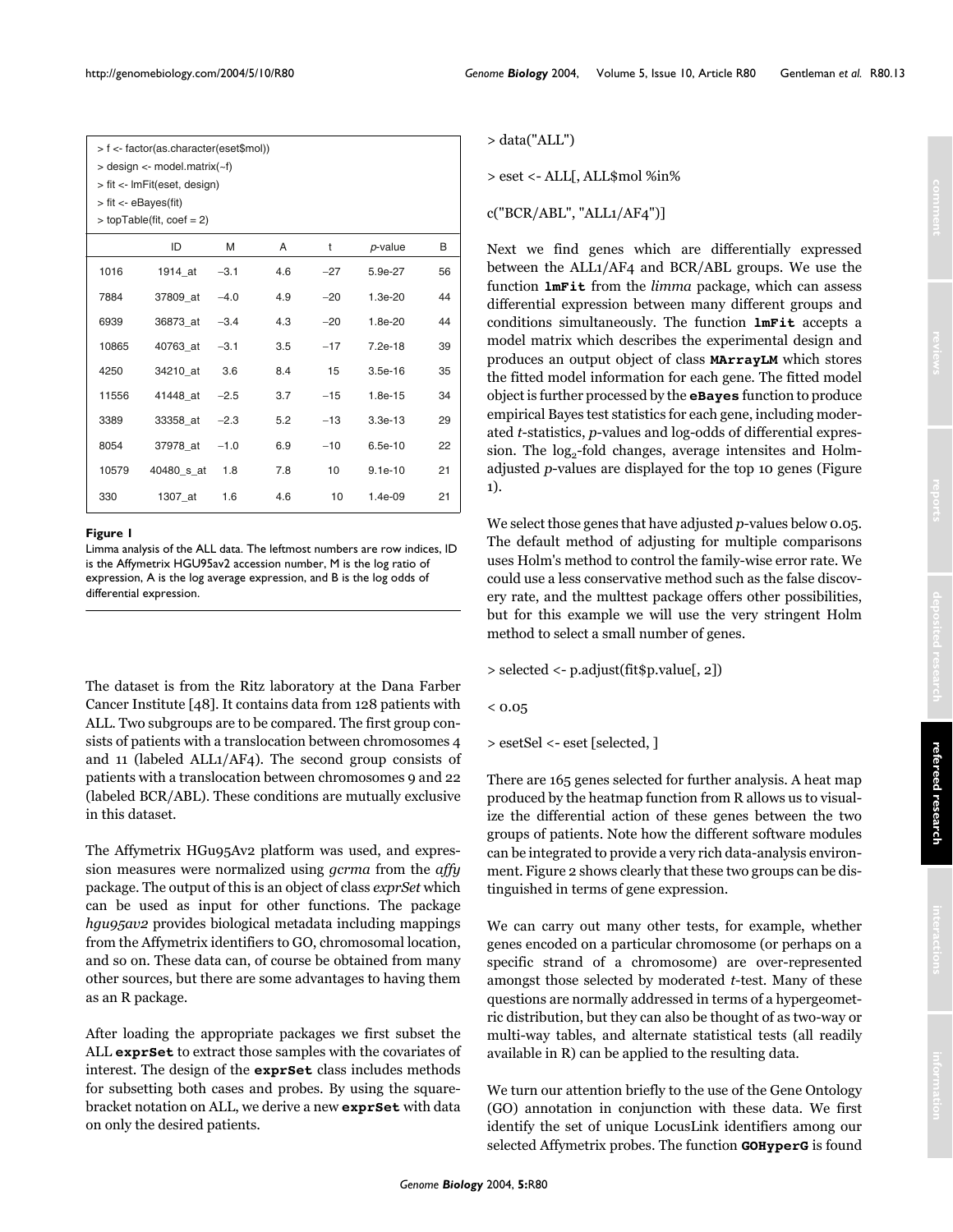<span id="page-13-0"></span>

#### Heat map (produced by the Bi **Figure 2** oconductor function heatmap()) of the ALL leukemia data

in the *GOstats* package. It carries out a hypergeometric test for an overabundance of genes in our selected list of genes for each term in the GO graph that is induced by these genes (Figure 3).

The smallest *p*-value found was 1.1e-8 and it corresponds to the term, "MHC class II receptor activity". We see that six of the 12 genes with this GO annotation have been selected. Had we used a slightly less conservative gene selection method then the number of selected genes in this GO annotation would have been even higher.

Reproducing the above results for any other species or chip for which an annotation package was available would require almost no changes to the code. The analyst need only substitute the references to the data package, *hgu95av2*, with those for their array and the basic principles and code are unchanged.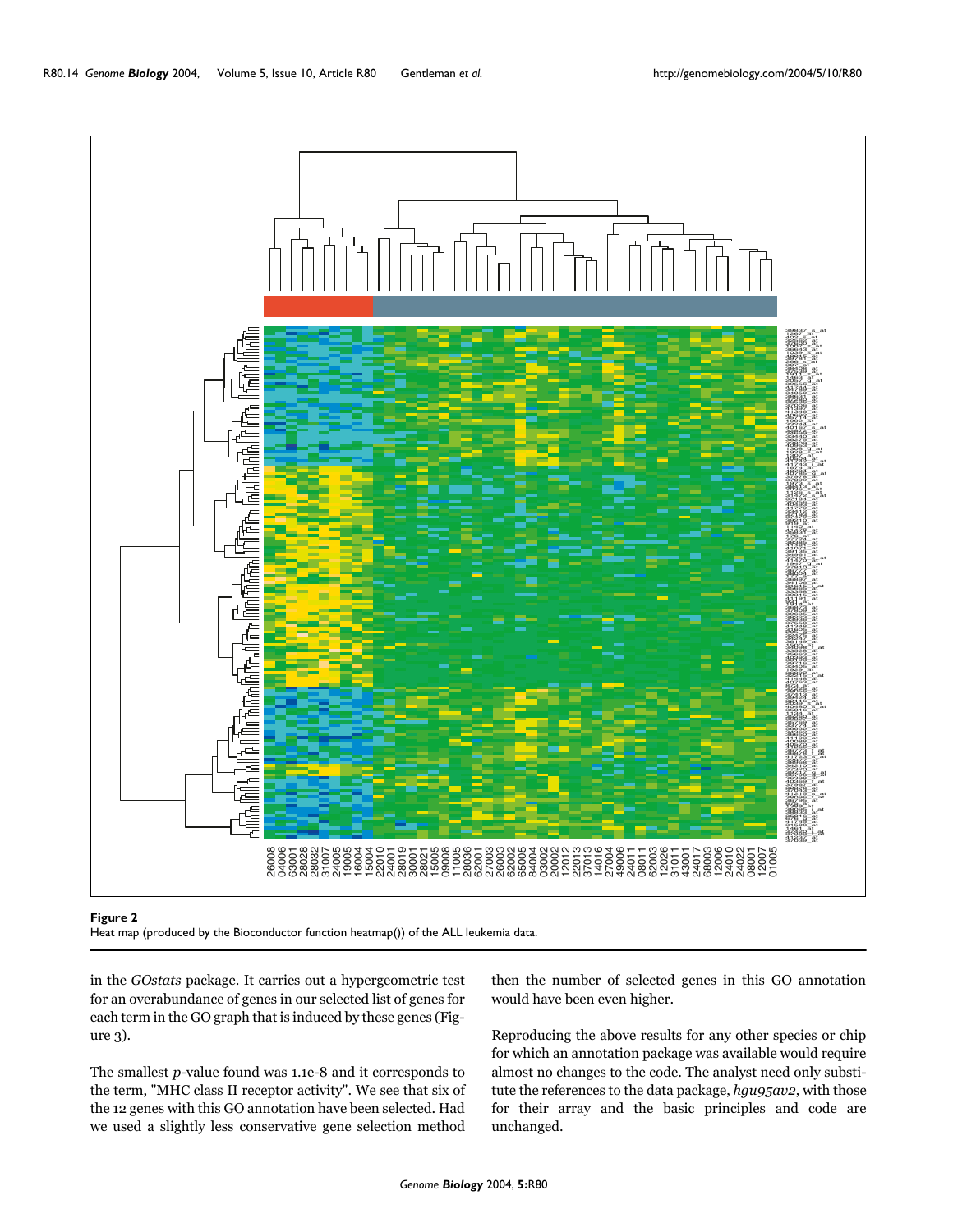| > II <- mget(geneNames(esetSel),           |  |  |  |  |  |  |
|--------------------------------------------|--|--|--|--|--|--|
| hqu95av2LOCUSID)                           |  |  |  |  |  |  |
| $> II <$ - unique(unlist(ll))              |  |  |  |  |  |  |
| > mf <- as.data.frame(GOHyperG(II))[, 1:3] |  |  |  |  |  |  |

 $> m f < - m f [m f$ \$pvalue  $< 0.01$ , ]

> mf

|            | <i>p</i> -values | goCounts | <i>intCounts</i> |
|------------|------------------|----------|------------------|
| GO:0045012 | $1.1e-08$        | 12       | 6                |
| GO:0030106 | $6.4e-03$        | 8        | 2                |
| GO:0004888 | 7.0e-03          | 523      | 16               |
| GO:0004872 | $9.7e-03$        | 789      | 21               |

- > as.character(unlist(mget(row.names(mf), GOTERM)))
- [1] "MHC class II receptor activity"
- [2] "MHC class I receptor activity"
- [3] "transmembrane receptor activity"
- [4] "receptor activity"

## Figure 3

Hypergeometric analysis of molecular function enrichment of genes selected in the analysis described in Figure 1.

Similarly, substitution of other algorithms or statistical tests is possible as the data analyst has access to the full and complete source code. All tools are modifiable at the source level to suit local requirements.

## **Conclusions**

We have detailed the approach to software development taken by the Bioconductor project. Bioconductor has been operational for about three years now and in that time it has become a prominent software project for CBB. We argue that the success of the project is due to many factors. These include the choice of R as the main development language, the adoption of standard practices of software design and a belief that the creation of software infrastructure is an important and essential component of a successful project of this size.

The group dynamic has also been an important factor in the success of Bioconductor. A willingness to work together, to see that cooperation and coordination in software development yields substantial benefits for the developers and the users and encouraging others to join and contribute to the project are also major factors in our success.

To date the project provides the following resources: an online repository for obtaining software, data and metadata, papers, and training materials; a development team that coordinates the discussion of software strategies and development; a user community that provides software testing, suggested improvements and self-help; more than 80 software packages, hundreds of metadata packages and a number of experimental data packages.

At this point it is worth considering the future. While many of the packages we have developed have been aimed at particular problems, there have been others that were designed to support future developments. And that future seems very interesting. Many of the new problems we are encountering in CBB are not easily addressed by technology transfer, but rather require new statistical methods and software tools. We hope that we can encourage more statisticians to become involved in this area of research and to orient themselves and their research to the mixture of methodology and software development that is necessary in this field.

In conclusion we would like to note that the Bioconductor Project has many developers, not all of whom are authors of this paper, and all have their own objectives and goals. The views presented here are not intended to be comprehensive nor prescriptive but rather to present our collective experiences and the authors' shared goals. In a very simplified version these can be summarized in the view that coordinated cooperative software development is the appropriate mechanism for fostering good research in CBB.

## **References**

- 1. **Bioconductor** [\[http://www.bioconductor.org\]](http://www.bioconductor.org)<br>2. **GNU** operating system Free Software F
- 2. **GNU operating system Free Software Foundation** [\[http://](http://www.gnu.org) [www.gnu.org\]](http://www.gnu.org)
- 3. Dafermos GN: **Management and virtual decentralised networks: The Linux project.** *First Monday* 2001, **6(11):** [\[http://](http://www.firstmonday.org/issues/issue6_11/dafermos/index.html) [www.firstmonday.org/issues/issue6\\_11/dafermos/index.html\].](http://www.firstmonday.org/issues/issue6_11/dafermos/index.html)
- 4. **Free Software Project Management HOWTO** [\[http://](http://www.tldp.org/HOWTO/Software-Proj-Mgmt-HOWTO) [www.tldp.org/HOWTO/Software-Proj-Mgmt-HOWTO\]](http://www.tldp.org/HOWTO/Software-Proj-Mgmt-HOWTO)
- 5. Torvalds L: **[The Linux edge.](http://www.ncbi.nlm.nih.gov/entrez/query.fcgi?cmd=Retrieve&db=PubMed&dopt=Abstract&list_uids=10.1145/299157.299165)** *Comm Assoc Comput Machinery* 1999, **42:**38-39.
- 6. Raymond ES: **The cathedral and the bazaar.** *First Monday* 1998, **3(3):** [\[http://www.firstmonday.org/issues/issue3\\_3/raymond/](http://www.firstmonday.org/issues/issue3_3/raymond/index.html) [index.html\].](http://www.firstmonday.org/issues/issue3_3/raymond/index.html)
- 7. R Development Core Team: **R: a language and environment for statistical computing.** *Vienna, Austria: R Foundation for Statistical Computing* 2003.
- 8. **The R project for statistical computing** [\[http://www.R](http://www.R-project.org)[project.org\]](http://www.R-project.org)
- 9. **Spot home page** [\[http://spot.cmis.csiro.au/spot\]](http://spot.cmis.csiro.au/spot)
- 10. Wu H, Kerr MK, Cui X, Churchill GA: **MAANOVA: a software package for the analysis of spotted cDNA microarray experiments.** In *The Analysis of Gene Expression Data: Methods and Software*